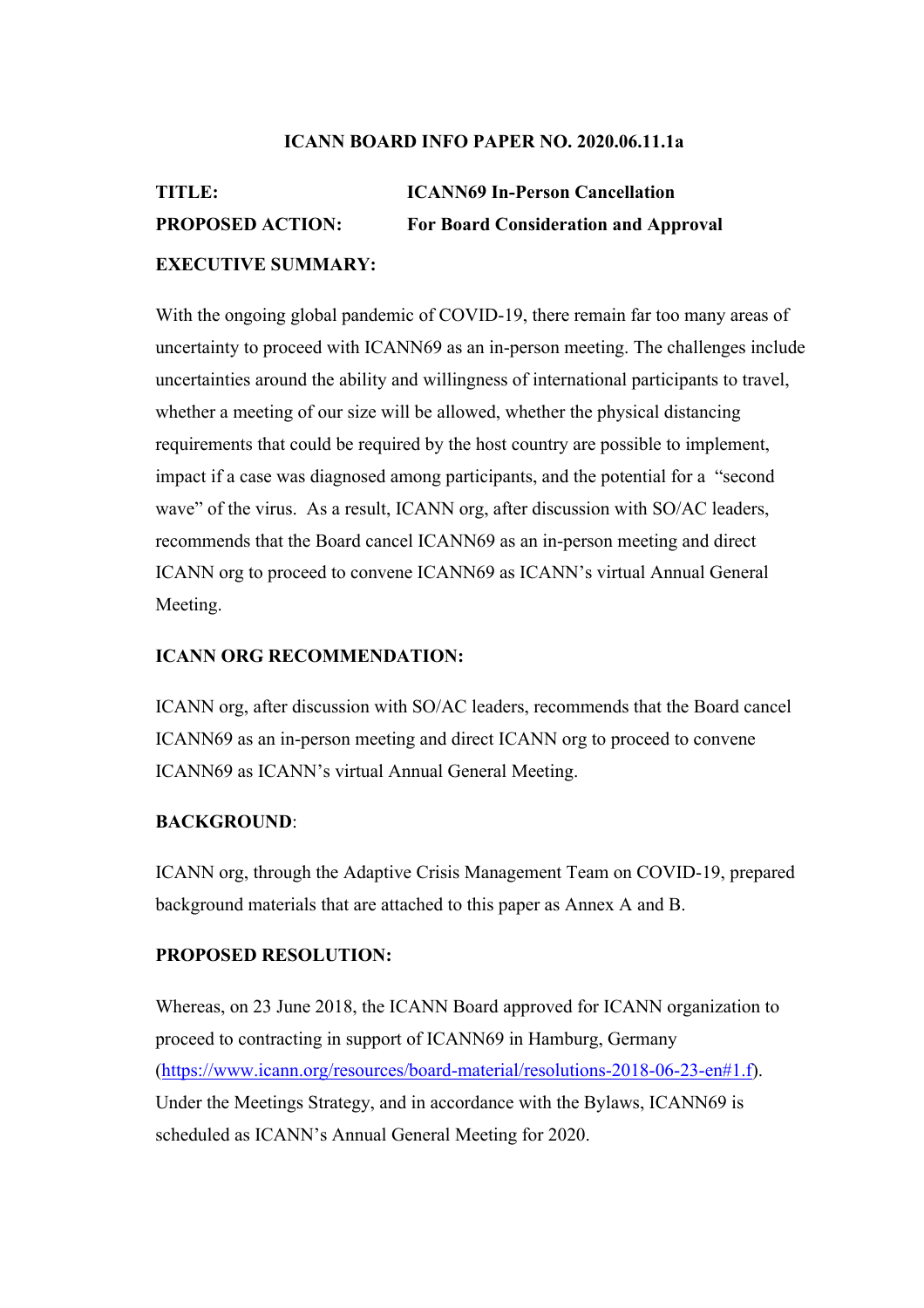Whereas, the ICANN Board is responsible for a decision to change an ICANN public meeting location once such a meeting location has been approved for contracting and announced.

Whereas, in December 2019, a new strain of coronavirus, referred to as COVID-19, emerged and on 11 March 2020 was declared by the World Health Organization (WHO) as a pandemic. Globally, a high number of people either have been or continue to be under some form of a "stay at home" or lock-down order, directed to avoid contact with others except to receive essential services such as medical care or to purchase supplies. Schools and offices are starting to reopen in limited measures, gatherings are still greatly limited and international travel remains largely on pause. We still do not know when international travel will be more fully restored, or if size limitations on gatherings will be appropriately sized and feasible for ICANN's inperson public meetings. When faced with new emergences of COVID-19, even economies that have opened back up are likely to re-impose some form of "stay-athome" orders to once again control the spread.

Whereas, as an organization with staff and stakeholders across the globe, in January 2020 ICANN org convened an adaptive crisis management team (A-CMT) in order to assist ICANN org in tracking and mitigating the impact of COVID-19 on ICANN's work.

Whereas, ICANN org, through the A-CMT, briefed the Board on the current status of COVID-19 on ICANN's work, including the potential impacts on ICANN69. ICANN org has also consulted with the leadership teams of the various ICANN community structures – our Advisory Committees, Supporting Organizations, Stakeholder Groups and Constituencies - regarding the planning for ICANN69 in the face of the pandemic.

Whereas, the Board recognizes that the COVID-19 pandemic continues to impact other planned opportunities for the ICANN community to further their work in-person, with ICANN67 and ICANN68 both convened as virtual meetings, with all intersessional inperson meetings for groups (including the Nominating Committee, the Security and Stability Advisory Committee and Review Teams, to name a few) canceled, postponed or moved to virtual. As much as possible, ICANN org has been in communication with the ICANN community on these schedule changes.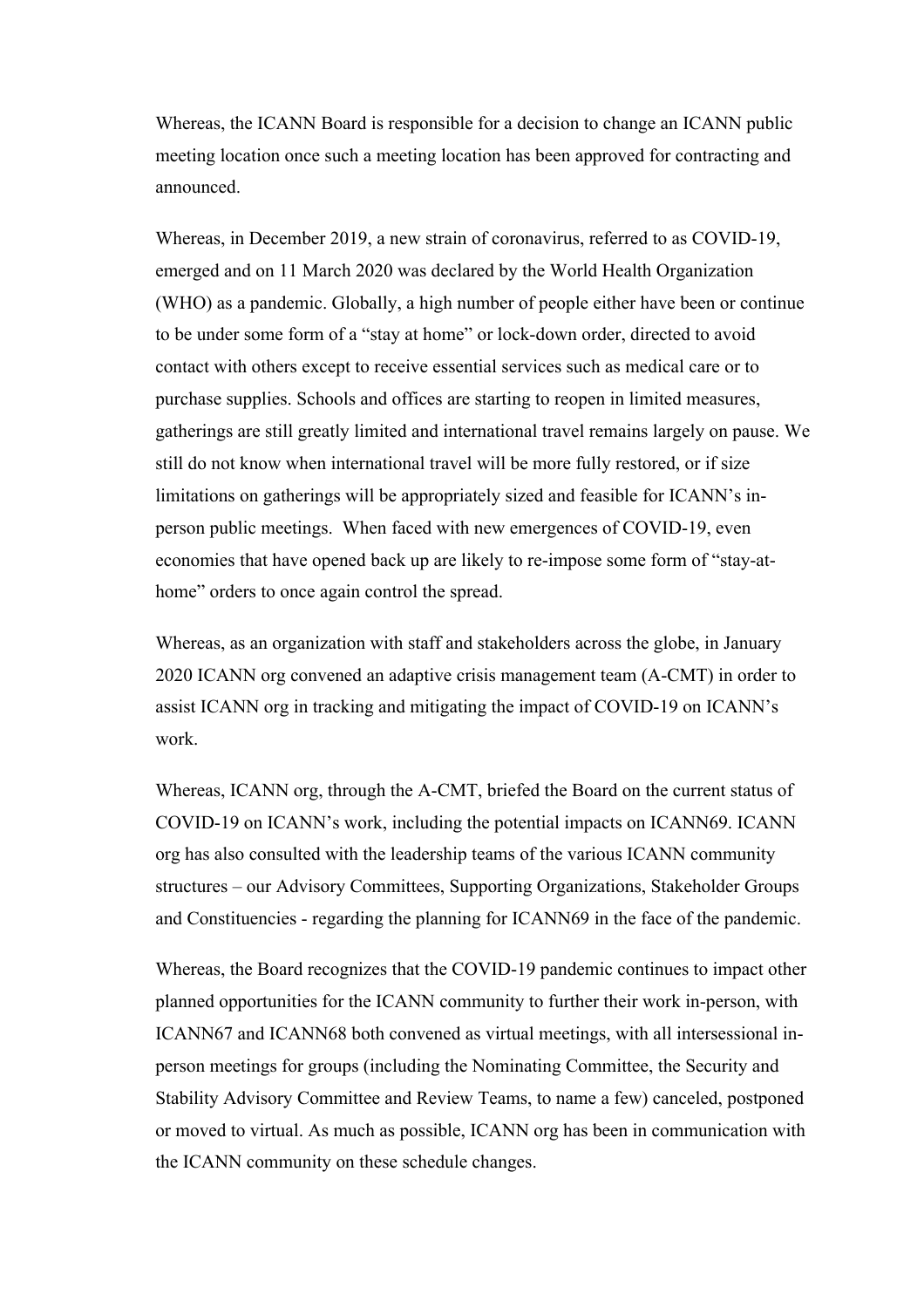Whereas, at this time, it does not appear possible or feasible to convene an in-person ICANN69 in Hamburg, Germany as planned.

Whereas, ICANN org successfully moved ICANN67 to a virtual meeting, providing a useful test for the ICANN community on how to plan, schedule and execute an ICANN Public Meeting in a fully virtual setting. ICANN org, working with the ICANN Community, has been planning for the ICANN68 Policy Forum as a virtual meeting, which will see innovation in delivery of real-time translation during a virtual event, and is the first test of an ICANN Public Meeting both planned for and delivered virtually..

Whereas, ICANN org reports to the Board that it continues both its internal operational planning as well as consultation with the community on how to best design an Annual General Meeting that achieves the intended purpose and that supports the community's ongoing policy advice and development work.

Whereas, the Board understands the import of the face-to-face interactions as provided for at ICANN's Public Meetings and looks forward to a return to those interactions as soon as feasible.

Resolved (2020.06.18.xx), the Board confirms that ICANN69 shall not proceed as an in-person meeting, and directs the ICANN President and CEO, or his designees, to take all steps necessary to cancel the facilities and arrangements made for an in-person meeting in Hamburg, Germany.

Resolved (2020.06.18.xx), the Board directs the ICANN President and CEO, or his designees, to coordinate with the ICANN community on the best way forward for ICANN69 to meet the expected outcomes of an ICANN Annual General Meeting, including the furthering of ICANN policy development and advice work, reporting on milestones and community-agreed priorities for the meeting. The ICANN President and CEO is also directed to continue internal operational planning in order to support the delivery of the ICANN69 Annual General Meeting as appropriate to deliver on those expected outcomes.

Resolved (xx), the Board thanks ICANN org and the ICANN community for their attention to this important issue. The Board also thanks the hosts and venues planned for ICANN69 in Hamburg, Germany for their understanding of the need to cancel the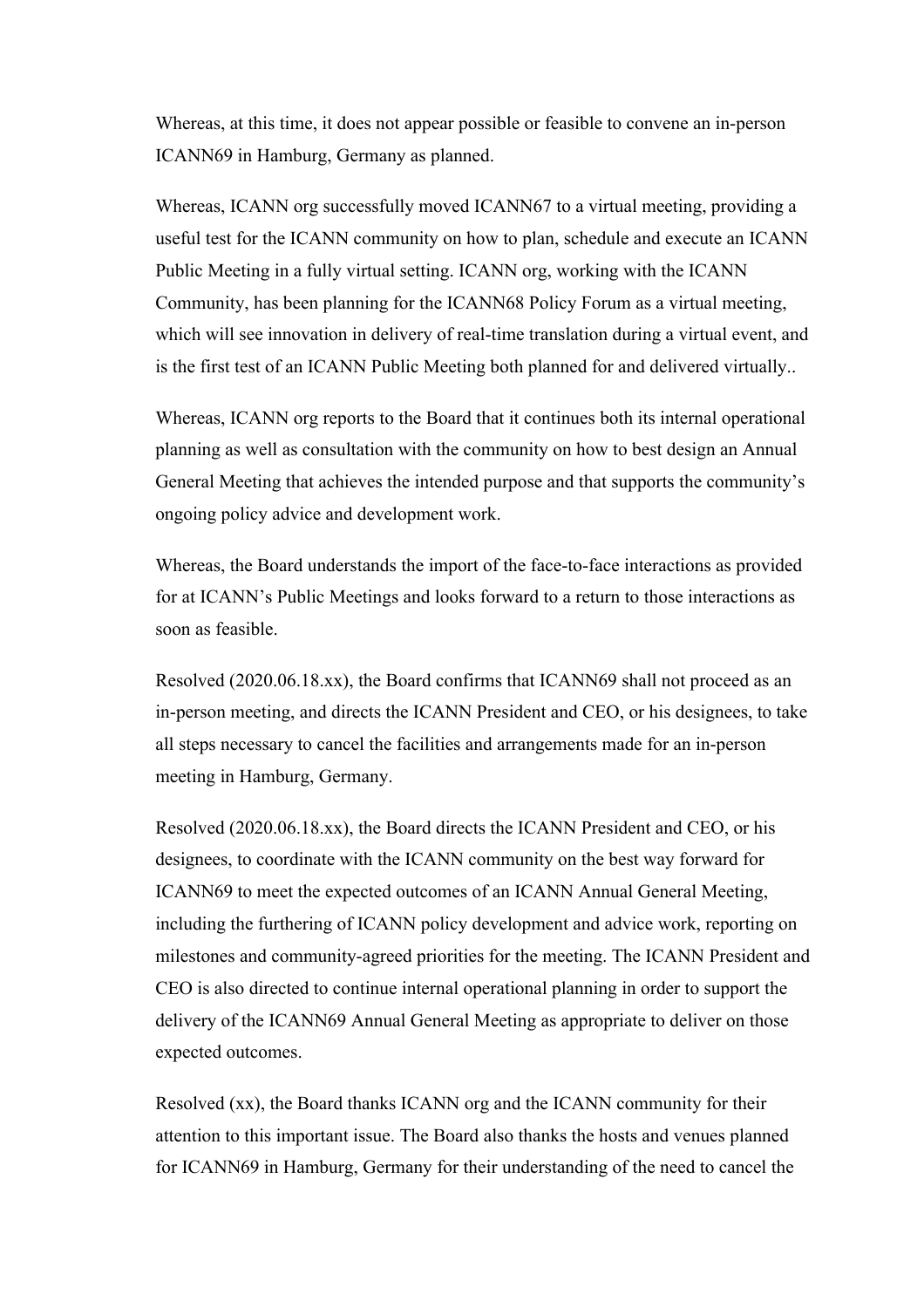in-person plans for ICANN69. We hope that there is a future time that we will be able to come back and visit your city to host an ICANN Public Meeting.

## **PROPOSED RATIONALE FOR RESOLUTION:**

The Board takes this action today in as a result of the COVID-19 outbreak, considered a pandemic by the World Health Organization. While the Board recognizes and upholds the value of face-to-face interactions at ICANN's Public Meetings, and the advancement of ICANN community work that happens at these meetings, we cannot move forward with an in-person meeting at the cost of the health of attendees, ICANN org staff members, and the host country.

At the time of the Board decision, the December 2019 COVID-19 outbreak has reached to almost all parts of the world, while work on therapeutics and vaccines proceeding. Each day, there is updated news on the spread of the virus and the worldwide response. Globally, a high number of people either have been or continue to be under some form of a "stay at home" or lock-down order, directed to avoid contact with others except to receive essential services such as medical care or to purchase supplies. Across ICANN org, all offices remain are closed (except for essential items) and personnel are working from home. Those with school-aged children are expected to care for and, in many cases, take on the education of their children. Many within the ICANN community are experiencing these same impacts. Many may also be dealing with infection amongst their family and friends. The pandemic continues to impact us all.

After the Board's February 2020 decision canceling the in-person component of ICANN67 and directing ICANN org to proceed with a virtual meeting, a virtual ICANN67 was convened. Many valuable lessons were learned from that experience, and ICANN org then proceeded to consult with ICANN's Community Leaders about how to use the lessons from ICANN67 to design future virtual meetings as the pandemic might necessitate, taking into consideration the purpose of each Public Meeting. ICANN68, scheduled for 22-25 June 2020, will be the first test of an ICANN Public Meeting fully planned and executed in a virtual format.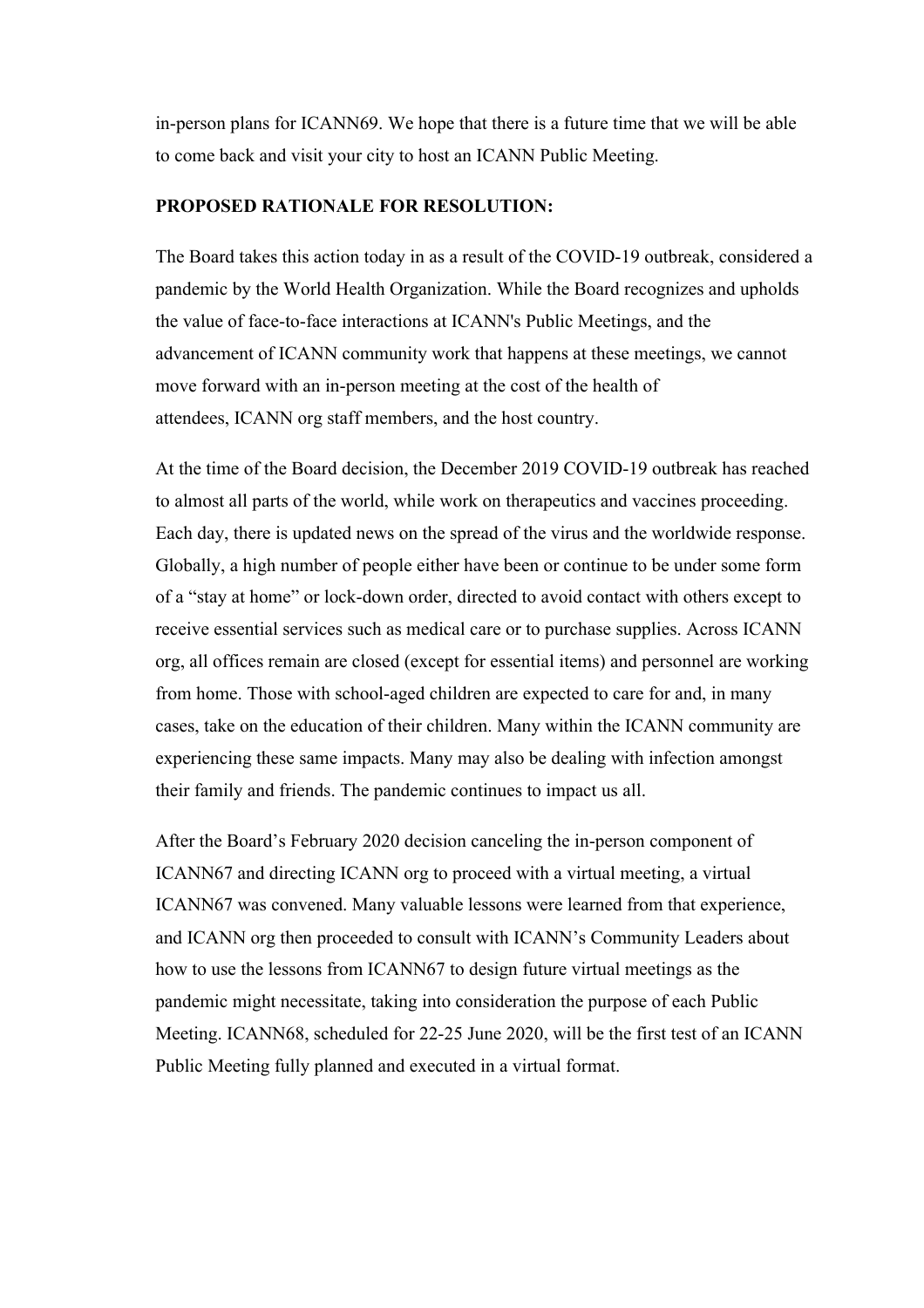Prior to taking this decision, the Board received briefings from ICANN org, on areas including the impact of COVID-19, conversations with the ICANN community, and operational planning for a distributed meeting.

We thank the ICANN community for its commitment to concluding a successful ICANN67 and ICANN68 in virtual formats. The ICANN community has shown great leadership already in a global move towards virtual collaboration.

The ICANN Board thanks the host committee as well as our community in the European Region who worked tirelessly to host this meeting in Hamburg. We appreciate their understanding and look forward to returning to the European region as soon as we are able.

This action is within ICANN's mission and the public interest, as it is the only path to assure that the work of the ICANN community continues as planned. It is the proper decision on many levels, from not putting ICANN org staff at risk norrisking the need to divert the resources and attention of ICANN org to a response to a COVID-19 outbreak amongst ICANN org or the community; to taking a responsible and proper measure to protect against contributing to the global pandemic. Given the potential inequities in participants' access to international travel and visas across regions, this decision also ensures the broadest participation of attendees by virtual means without the potential distraction of uncertainties posed by hosting an in-person meeting at this time.

This decision has resource implications that are being quantified. However, the resources needed to support an ICANN69 Annual General Meeting as can be appropriately designed are expected to be within or below the resources that have already been allocated for ICANN69 within ICANN's budget. This decision has no impact on the security, stability, or resiliency of the Internet's DNS.

This is an organizational administrative decision that does not require public comment.

#### **Signature Block:**

Submitted by: Göran Marby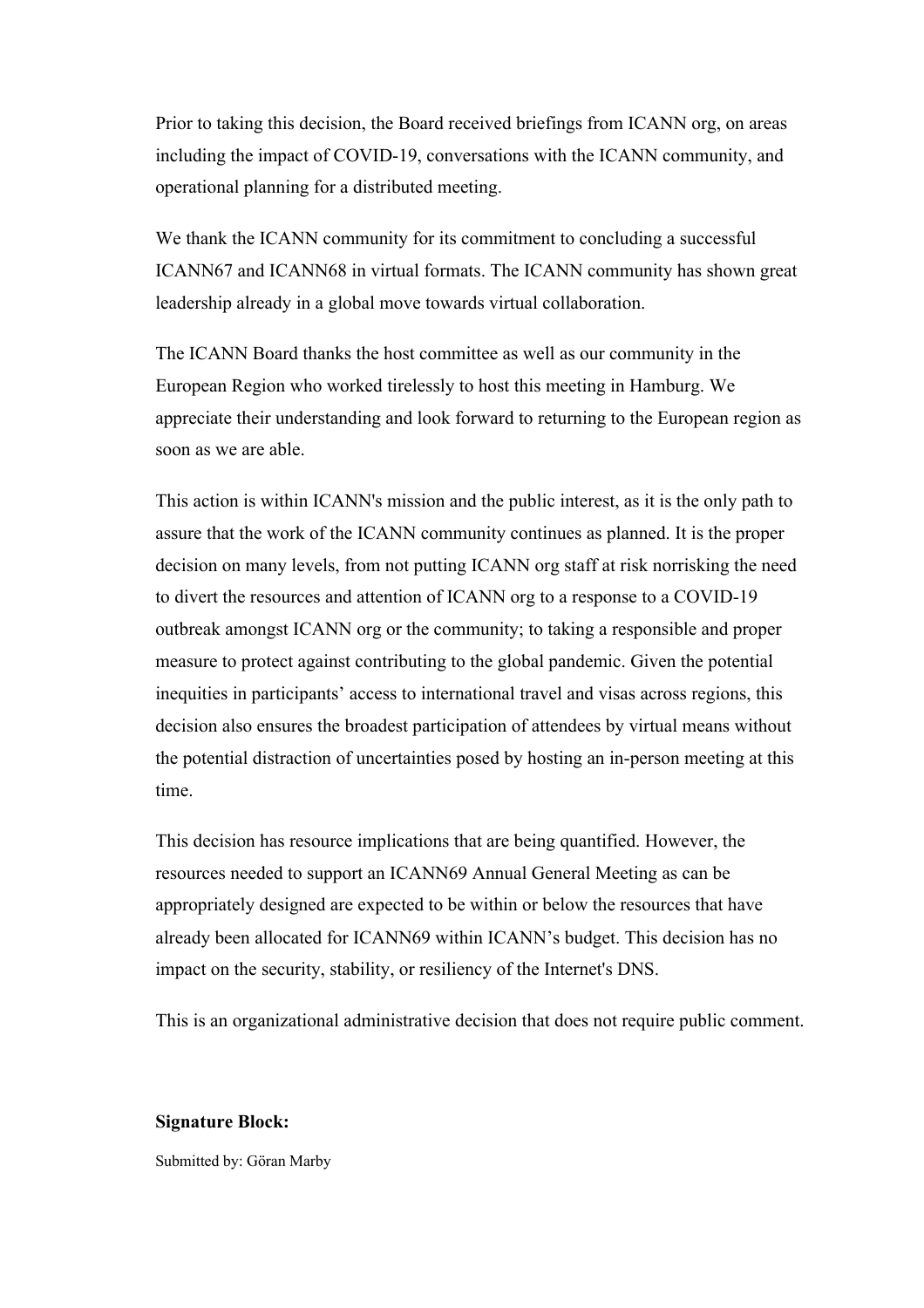Position:ICANN President and CEO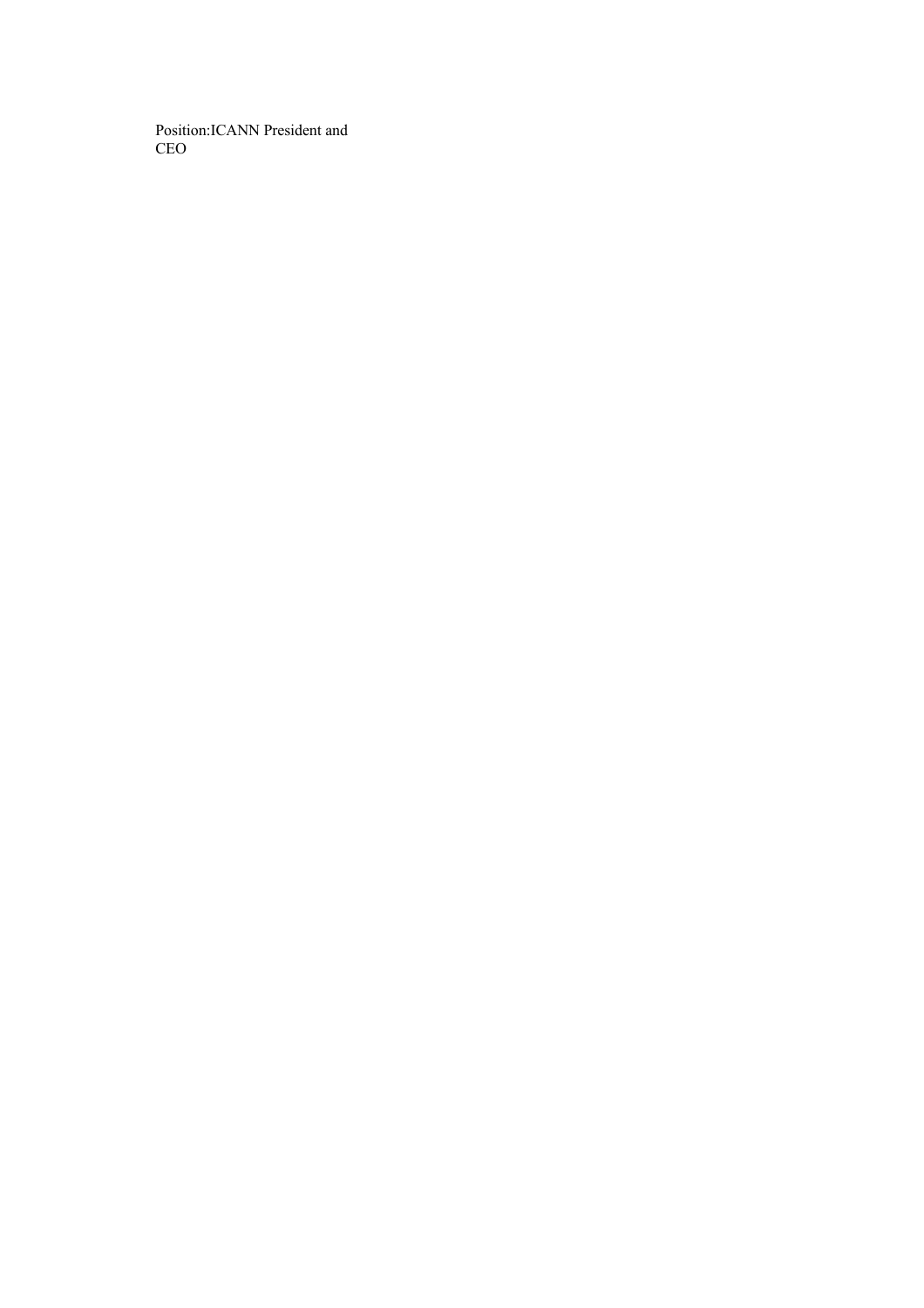#### **A-CMT Board Brief – ICANN69 Hamburg 28 May 2020**

This brief outlines the current status of the pandemic, both globally and in Germany, its current impact on global travel, and the major unknowns and challenges which impact Meeting planning efforts. This paper serves as a complement to the Annex, which is also included in this set of Board briefing materials.

## **Latest COVID-19 Developments**

- Now that Europe is transitioning from containment to recovery, Latin America has emerged as the new epicenter of the pandemic, alongside the US. In terms of daily rate of new cases, four of the top six countries worldwide are in the Americas.
- Despite Europe's transition, governments throughout the region have and will continue to maintain a conservative approach in their gradual emergence from national lockdowns and resumption of economic activity, public life, and regional travel.
- All governments have made clear that restrictions are likely to be reimposed if significant resurgence in cases occur. At the moment, the global scientific consensus is that until an effective vaccine is widely administered, subsequent waves of outbreak should be expected.

# **Status of Global Travel and Logistical Restrictions**

- International travel remains severely restricted by most governments throughout the world. Generally, if incoming travel is allowed, it must be for "essential" purposes and is subject to specific requirements and limitations.
- Nearly all airlines have significantly reduced their flight offerings and workforces due to plummeting demand. Most airlines are experiencing severe financial hardship as a result.
	- $\circ$  Governments have invested over \$85 billion to backstop major airlines and keep them solvent. Avianca and LATAM Airlines, Latin America's two largest airlines, filed for bankruptcy this month.

## **Germany – COVID-19 Status**

- Germany has been one of the most relatively successful countries in containing and mitigating their epidemic. Despite reporting over 180,000 cases (as of 28 May), Germany has maintained a relatively low fatality rate and one of the most robust testing and tracing systems in the world.
- Germany did not impose restrictions as severely or as broadly as most European countries. Due to its federal system of government, regional state authorities were empowered to determine and implement their own measures, though these generally aligned with federal guidance.
- Since early-mid May, German states have relaxed most restrictions on public life, though large gatherings are still prohibited. Social distancing requirements remain in effect at least through the end of June.
- In line with European Commission guidance, and the current planning of several European countries, Germany's border restrictions remain in place until 15 June. After this date, visitors from Schengen area countries will be allowed entry, but non-Schengen visitors are not allowed except for "essential" purposes only.

# **Major Unknowns / Challenges / Considerations**

• Due to the still-unknown trajectory of the pandemic, especially regarding the potential for "second waves," **we do not currently know and cannot predict**: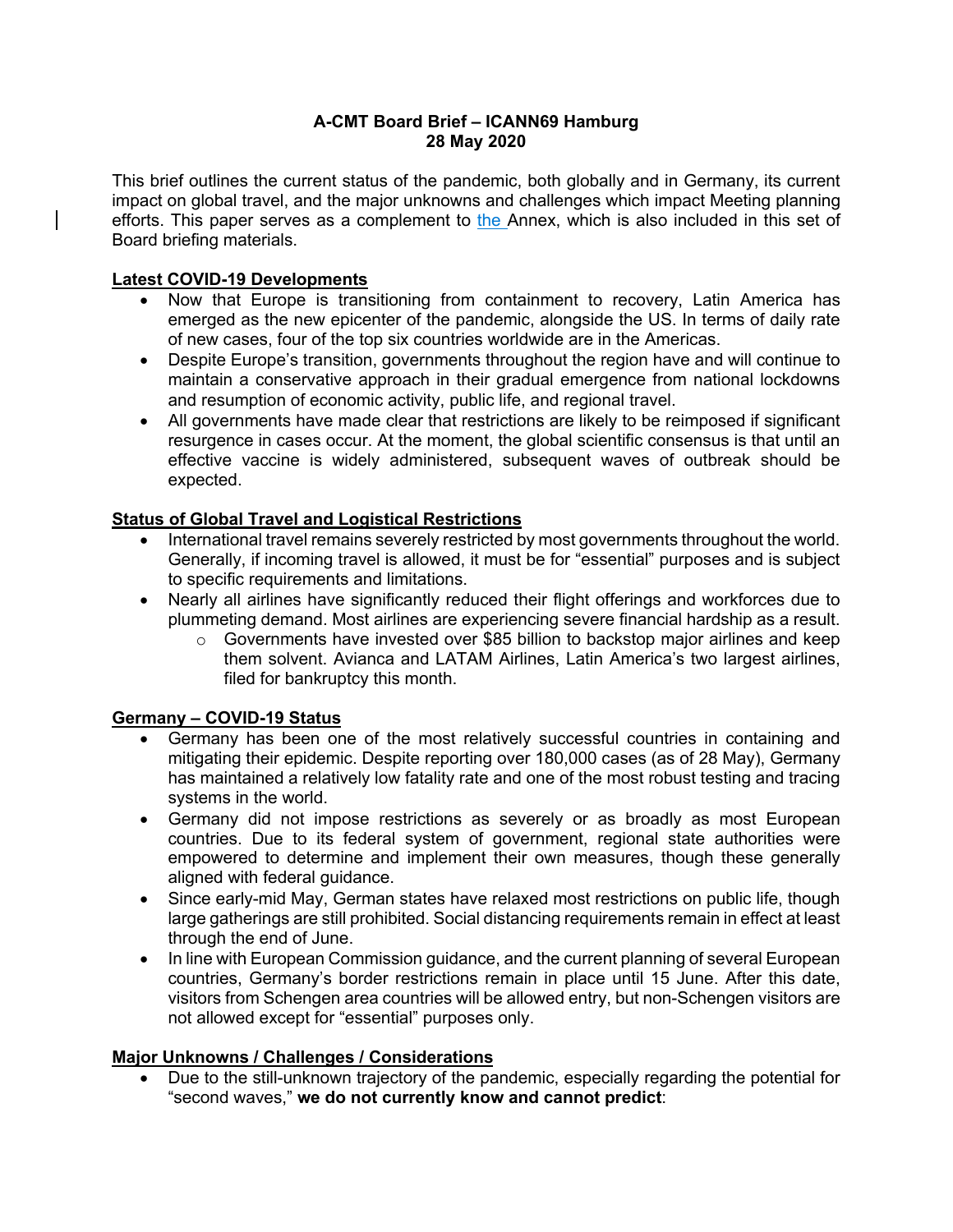- $\circ$  The severity of future government restrictions on inbound travel, which will likely be stricter for those coming from countries still working to contain the virus.
- $\circ$  The requirements that may be imposed on incoming travelers (e.g. mandatory quarantines, proof of negative diagnostic test or positive antibody test, etc.)
- $\circ$  The requirements that may be imposed on gatherings, either by local governments or venues (e.g. group size limits, room occupancy limits, physical distancing minimums, usage of personal protective equipment, etc.)
- Due to the ongoing damage suffered by the airline industry, which may cause significant impact to future service offerings, **we do not currently know and cannot predict**:
	- o The future availability of flights to given destinations, and whether these routes will include stops through areas of higher risk
	- $\circ$  The restrictions or conditions imposed on air travelers, and the extent to which these may be burdensome or prohibitive
- The northern hemisphere will begin its annual flu season in October. We don't know the impact this will have on the pandemic nor the broader public health landscape, but we should expect greater-than-usual pressure on healthcare systems as a result.
- Until an effective vaccine is available, and/or it is established that antibodies confer immunity, **all international travel must be considered high-risk**.
- Privileged and Confidential

#### **Recommendation from the A-CMT**

Given the array of uncertainties outlined above, and the subsequent challenges they present for assessment and planning efforts, **the A-CMT recommends that ICANN69 be changed from a physical Meeting to a virtual Meeting.** Nick's Annex provides further details on potential options for a virtual Meeting.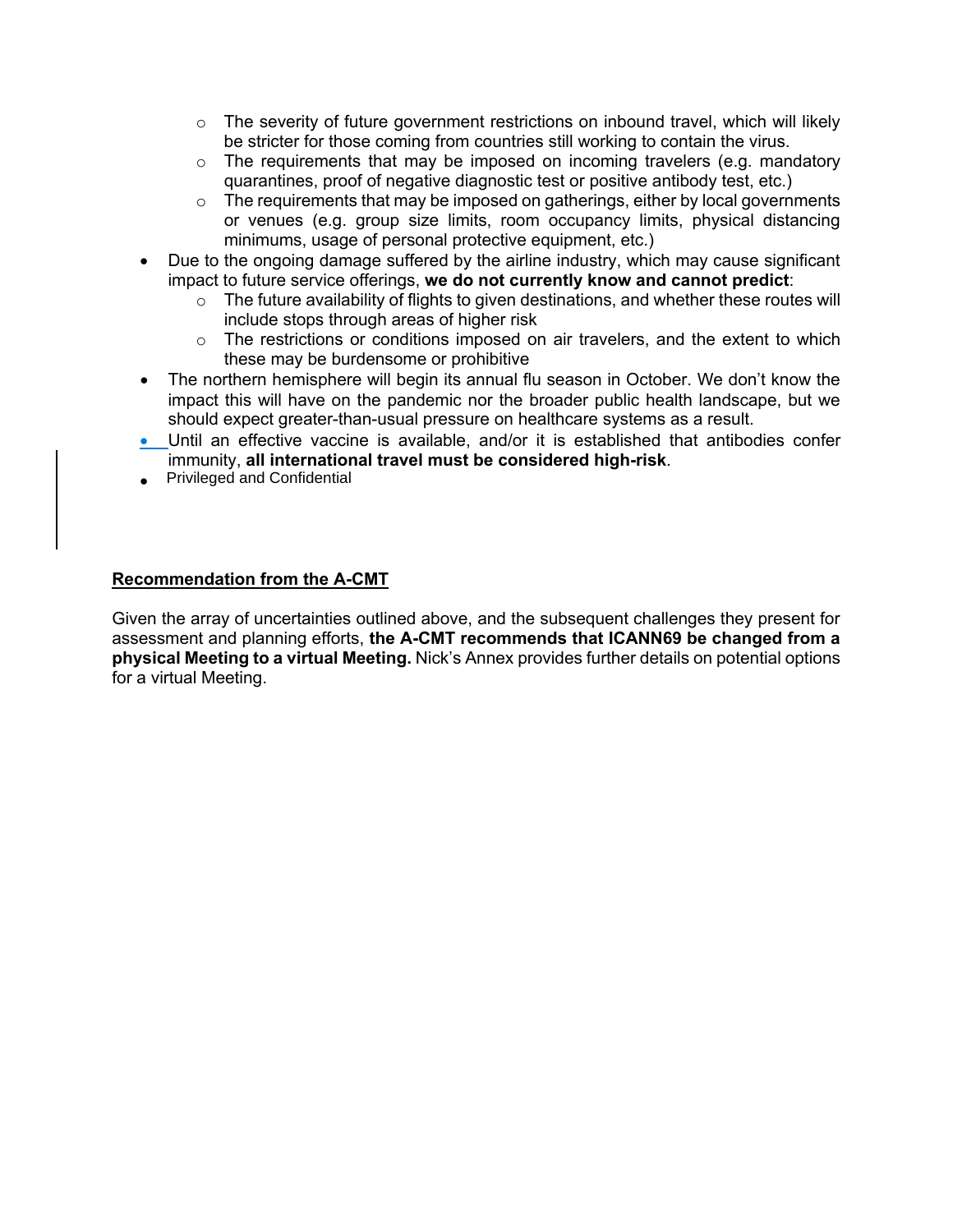# **Annex to Board Briefing: ICANN69 - Hamburg, Germany**

## **Considerations for Face-to-Face Meeting in Hamburg:**

- **Convention Center Construction:** The concern raised about completion of the convention center is no longer valid. Construction was never halted and we have assurances from representatives of the government of Hamburg and Congress Center Hamburg that it will be completed soon.
- **Financial Commitments:** We have not yet signed convention center or hotel contracts in Hamburg, so cancellation penalties are not an issue.
- **Decision Timeline:**
	- Early July: Identification of funded travels for timely processing of visas and flights
	- August 17: Ship Internet equipment from Los Angeles to Hamburg
	- August 31: ISP order deadline
- **Personal Distancing:**
	- Meeting seating in the convention center, now set at  $1.5 2.0$  meters, will make our typical meeting room set-ups at historical attendance levels impractical.
	- Restrictive meal seating and the banning of buffets in the convention center, and restrictive seating in area restaurants, will adversely affect delegates.
- **Flight Availability:** Germany is likely to restrict flights arriving from countries with ongoing COVID-19 outbreaks.
	- It is too soon to determine which countries will be affected.
	- With Africa currently lagging the rest of the world in outbreaks, testing and containment, those delegates are likely to be most adversely affected.
- **Hotel Guest Rooms:** We do not anticipate any issues with hotels. Hotels are establishing a rigorous regimen of disinfection, luggage delivery procedures and controlled access to guest rooms, but that will not negatively affect delegates.
- **Visas:** Many German Embassies and Consulates around the world, especially in countries with high infection rates, may remain closed making acquiring a visa difficult or impossible.
- **Community Participation:** Given the inherent health risks associated with air travel and participation in mass gatherings, we are unsure of the community's appetite to travel/meet in October.
- **COVID-19 Outbreak at Meeting:** While Hamburg has the medical facilities to handle COVID-19 cases, it is currently unclear what action the government would take in the way of contact tracing and isolation should one or more of our delegates be found to have the disease. We are awaiting further advice on the protocol they will follow from the government of Hamburg.